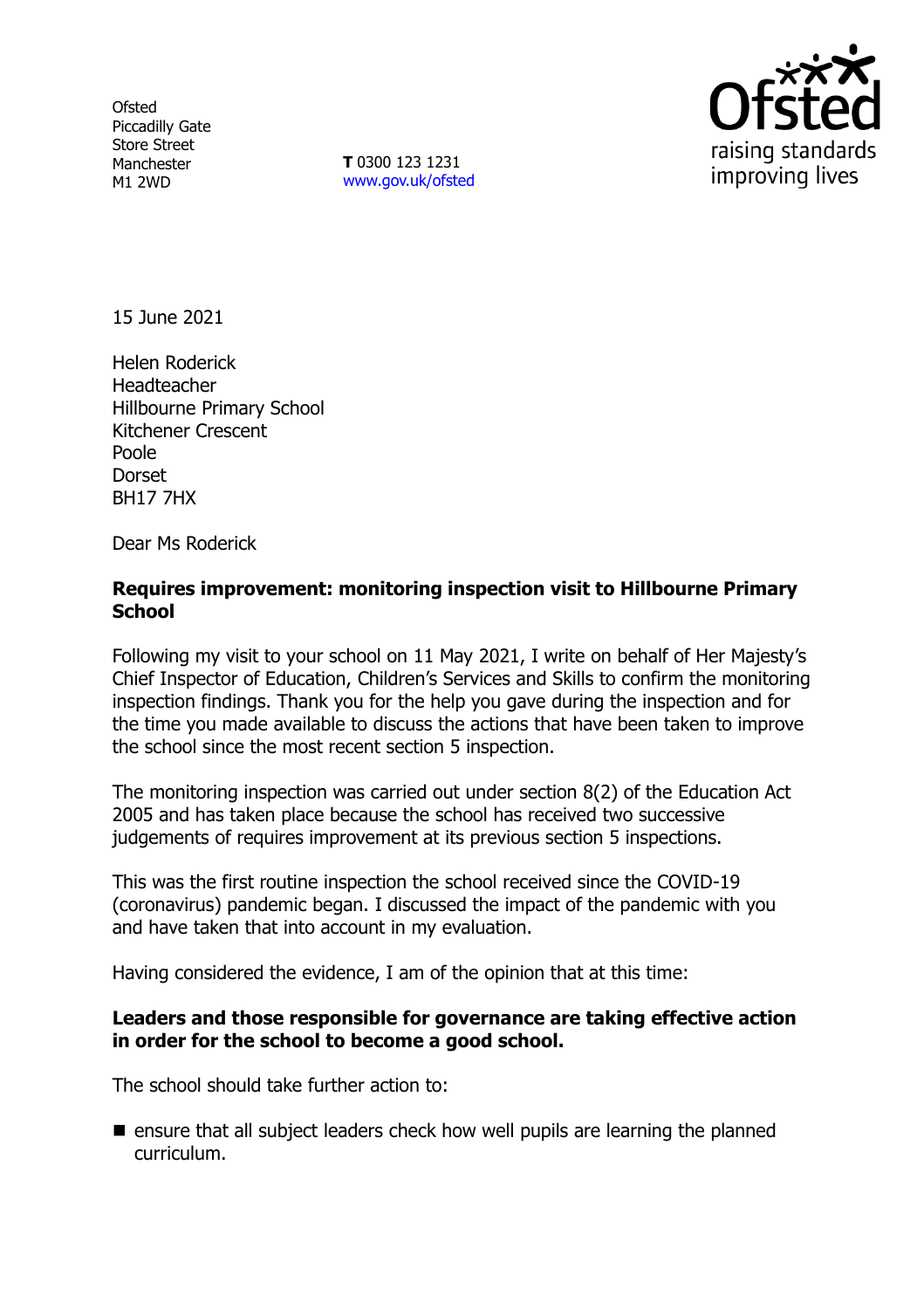

## **Context**

Since the previous section 5 inspection, there is a new early years leader. In September 2020, a new phonics leader was appointed. Several governors have joined the school, including a new chair and vice-chair.

Leaders' actions to develop an effective curriculum have continued during the national pandemic. However, you acknowledge that some efforts have stalled due to the impact of COVID-19.

### **Main findings**

Leaders and governors have remained determined to improve the school. Your school improvement plan prioritises the development of reading and the wider curriculum. However, due to the restrictions of COVID-19, some subject leaders have not checked on how well pupils are learning what they need to know.

You and other leaders have rightly focused on constructing a more ambitious curriculum. Leaders have put together plans which identify the important knowledge and skills they expect pupils to learn and remember. This is making a noticeable difference in history. For example, older pupils talk confidently about the concept of invasion. Nevertheless, work is at an early stage in other subjects, such as art and design and computing.

Leaders are doing much work to develop a positive reading culture. Staff understand the importance of pupils reading high-quality texts. There are daily opportunities for pupils to read in lessons and for pleasure. Pupils say how reading is helping them to learn new words and improve their writing.

More recently, leaders have restructured how phonics is taught. The phonics leader has provided training to help staff become more effective teachers of early reading. The books pupils read are well matched to the sounds they are learning. There are early signs that leaders' actions are beginning to make a positive difference to how well pupils learn to read. However, it will take more time for these improvements to show their full impact.

The school's special educational needs and disabilities coordinator knows the needs of pupils well. She is supporting staff in becoming more skilled in adapting the curriculum for pupils with special educational needs and/or disabilities (SEND). Leaders and staff have made a concerted effort to make sure that pupils who struggle with reading and writing receive extra support.

The chair and vice-chair of governors meet with you regularly to discuss the school's improvement priorities. These meetings are helping to increase their knowledge of the quality of education pupils receive. For example, governors ask